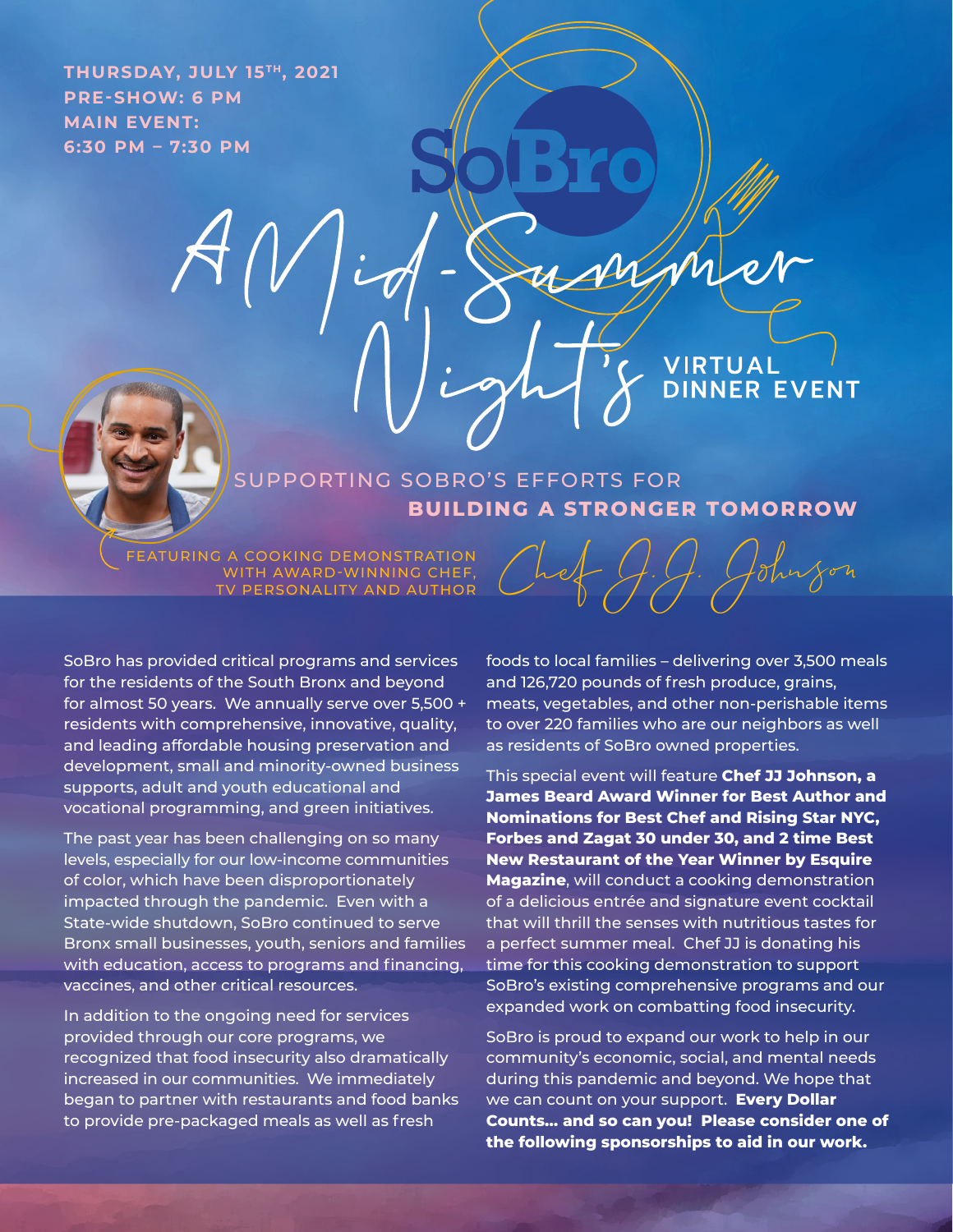## \$25,000 **PLATINUM LEAD SPONSOR**

• Your sponsorship will provide 20 meals for low-income community residents who will receive their meal on the day of the event hand delivered by a SoBro staff or Board member.

Sponsorship

LEVELS AND BENEFITS

- Senior staff representatives may provide a brief welcome message at the beginning of the event.
- Fifteen (15) All Access Passes to the event platform and to attend the pre-show and main
- Special recognition on SoBro's Event Platform home page.
- Company logo on special Sponsor page with a link to your website.
- Company logo included on all marketing communications and social media posts.
- Company logo included on event opening and closing presentation.
- Special recognition from SoBro staff at the start of the event.

## \$10,000 **LIVE EVENT BREA SPONSORSHIP**

- Your sponsorship will provide 10 meals for low-income community residents who will receive their dinner on the day of the event, hand-delivered by a SoBro staff or Board member.
- Eight (8) All Access Passes to the event platform and to attend the pre-show and main event.
- Company logo prominently displayed during event break.
- Special recognition on SoBro's Event Platform home page.
- Company logo on special Sponsor page with a link to your website.
- Company logo included on all marketing communications and social media posts.
- Company logo included on event opening and closing presentation.

## \$5,000 **SUPPORTER LEVEL SPONSORSHIP**

- Your sponsorship will provide 5 meals for low-income community residents who will receive their dinner on the day of the event, hand-delivered by a SoBro staff or Board member.
- Five (5) All Access Passes to the event platform and to attend the pre-show and main event.
- Special recognition on SoBro's Event Platform home page.
- Company logo on special Sponsor page with a link to your website.
- Company logo included on all marketing communications and social media posts.
- Company logo included on event opening and closing presentation.

## \$1,000 **FRIEND LEVEL SPONSORSHIP**

- Your sponsorship will provide for 2 meals for low-income community residents who will receive their dinner on the day of the event hand delivered by a SoBro staff or Board member.
- Two (2) All Access Passes to the event platform and to attend the pre-show and main event.
- Special recognition on SoBro's Event Platform home page.
- Company logo on special Sponsor page with a link to your website.
- Company logo included on all marketing communications and social media posts.
- Company logo included on event opening and closing presentation.

icke

## **CORPORATE:** \$200

All Access Pass to the event and event platform



All Access Pass to the event and event platform

## **COMMUNITY RESIDENTS:**  FREE

A link to purchase individual tickets will become available in mid-June. A formal

Each ticket is entirely tax-deductible.